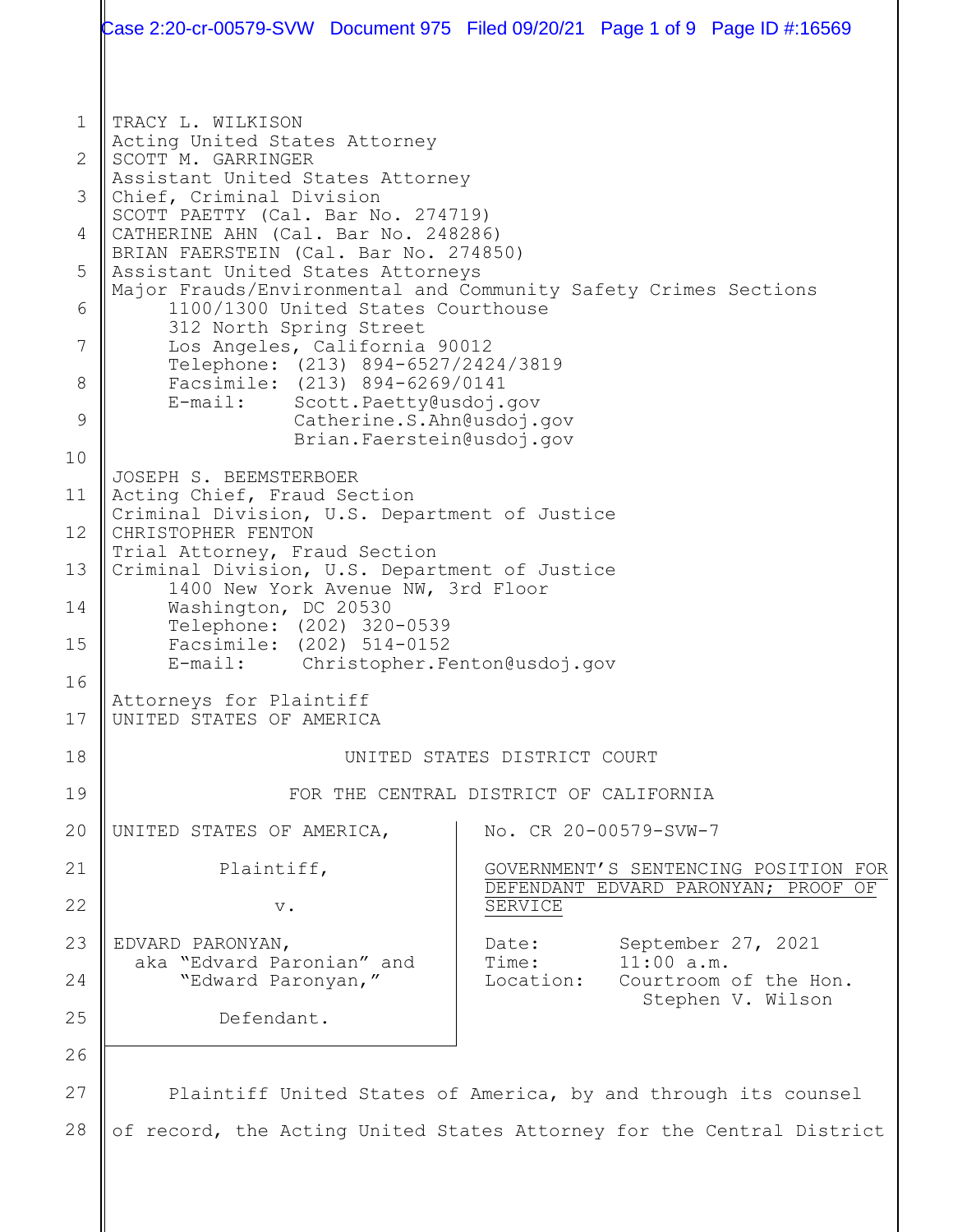of California, Assistant United States Attorneys Scott Paetty, Catherine Ahn, and Brian Faerstein, and Department of Justice Trial Attorney Christopher Fenton, hereby files its sentencing position regarding defendant Edvard Paronyan.

The government's sentencing position is based upon the attached memorandum of points and authorities, the presentence investigation report, the files and records in this case, and any other evidence or argument that the Court may wish to consider at the time of sentencing.

The government reserves the right to file any supplemental sentencing positions that may be necessary.

Dated: September 20, 2021 Respectfully submitted,

TRACY L. WILKISON Acting United States Attorney

SCOTT M. GARRINGER Assistant United States Attorney Chief, Criminal Division

/s/

CATHERINE AHN SCOTT PAETTY BRIAN FAERSTEIN Assistant United States Attorneys CHRISTOPHER FENTON Department of Justice Trial Attorney

Attorneys for Plaintiff UNITED STATES OF AMERICA

1

2

3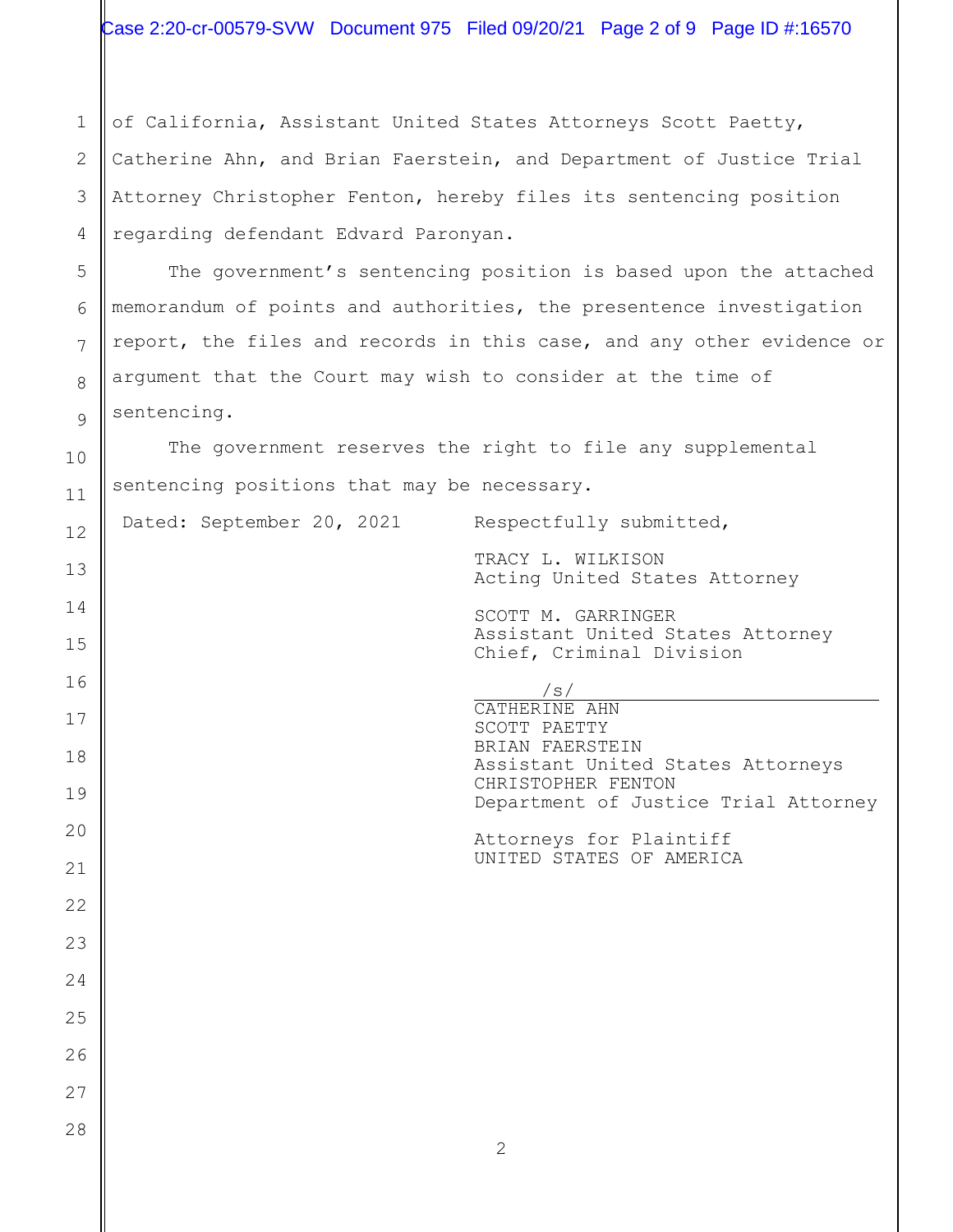# 1 2

### **MEMORANDUM OF POINTS AND AUTHORITIES**

#### **I. INTRODUCTION**

3 4 5 6 7 8 9 10 11 12 13 14 15 16 17 18 19 20 21 22 Defendant Edvard Paronyan pleaded guilty to committing wire fraud in violation of 18 U.S.C. § 1343, as charged in Count Six of the First Superseding Indictment. (ECF 154 (First Superseding Indictment), ECF 469 (Plea Agreement), ECF 524 (Minutes of Change of Plea)). Specifically, defendant admitted to fraudulently submitting Paycheck Protection Program ("PPP") and Economic Injury Disaster Loan ("EIDL") applications in order to obtain \$430,187 in disaster relief funds based on material false statements and omissions. (Plea Agreement at ¶ 11.) By doing so, defendant deprived vital disaster relief programs substantial amounts of money that should have gone to one of many businesses struggling, with their employees, to stay afloat during a time of economic crisis. As such, a custodial sentence is necessary to meet the sentencing goals of 18 U.S.C. § 3553(a). The government concurs with the U.S. Probation Office's ("USPO") calculation of defendant's criminal history category of III, offense level of 16, and further concurs with their recommendation that the Court impose a sentence of 27 months' imprisonment, three years' of supervised release, and order \$430,087 in restitution. (ECF 802 (UPSO Rec. Letter) at 1-2, 8-10; ECF 803 (Presentence Report) ¶¶ 44-61 and 63-72.)

#### 23 **II. RELEVANT FACTUAL AND PROCEDURAL HISTORY**

24 25 26 27 28 On March 11, 2021, a grand jury returned a first superseding indictment against defendant and seven codefendants, charging defendants with one count of conspiracy to commit bank fraud and wire fraud, eleven counts of wire fraud, eight counts of bank fraud, and one count of conspiracy to commit money laundering. (ECF 154.)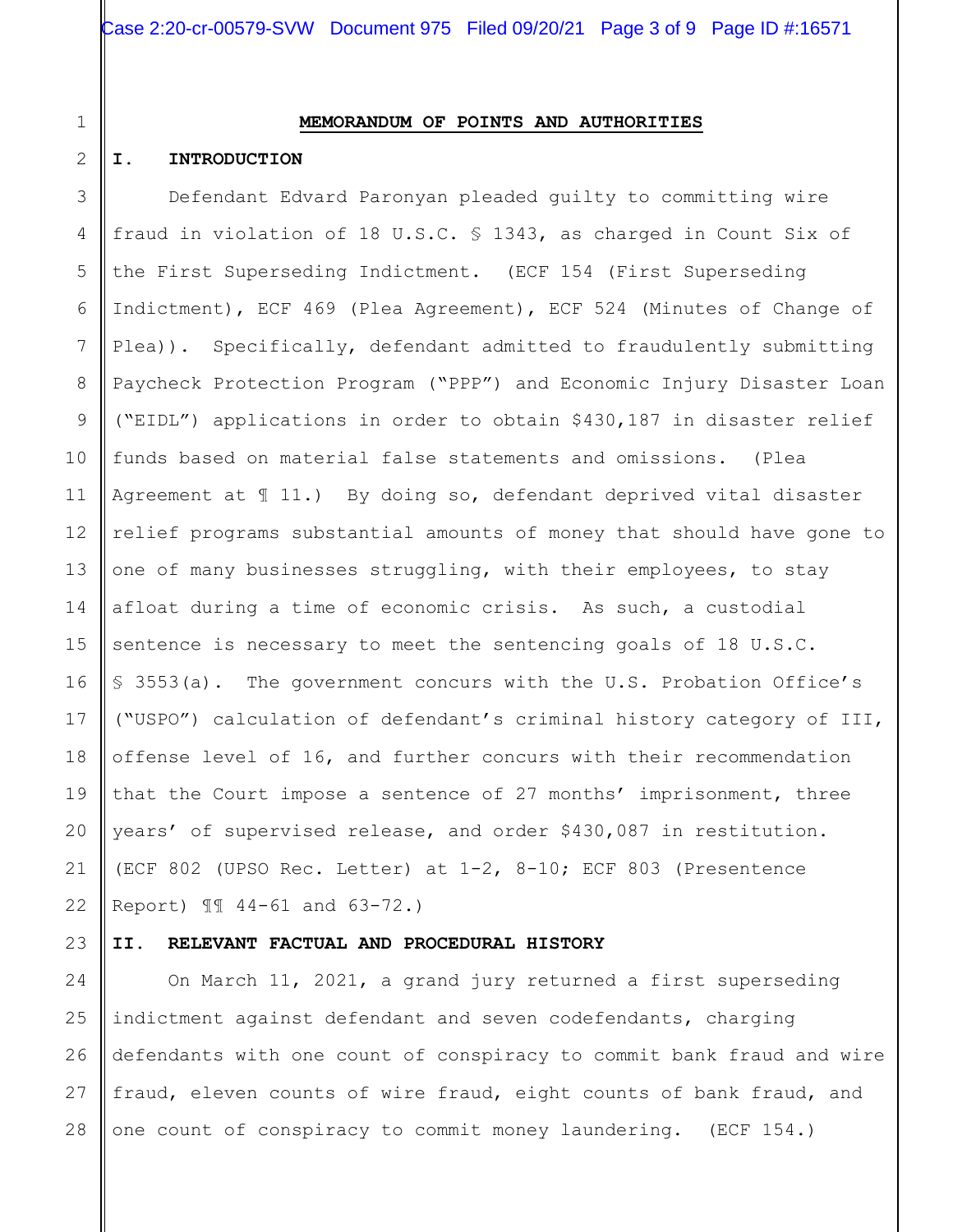1 2 3 4 5 6 7 8 9 10 11 12 13 14 15 16 On June 11, 2021, defendant pleaded guilty to Count Six, which charged defendant with committing wire fraud related to the transfer of approximately \$130,187 in PPP loan proceeds from Celtic Bank as a result of the submission of a fraudulent PPP application on behalf of defendant's company, Redline Auto Collision. (Plea Agreement ¶ 11.) Among other things, the application falsely inflated the number of employees hired by defendant in order to fraudulently increase the requested PPP loan proceeds. (Id.) Defendant further admitted to submitting two false and fraudulent EIDL applications for \$150,000 each: (1) an April 2, 2020 EIDL application on behalf of Redline Auto Collision, whose proceeds defendant did not use for business proceeds as required and instead transferred to co-defendant Marietta Terabelian's bank account; and (2) a July 16, 2020 EIDL application on behalf of a fictitious business listed as "RAC" that contained false statements intended, among other things, to hide defendant's actual control of the purported business.<sup>1</sup> (Id.) As a result of defendant's fraud, Celtic Bank suffered an actual loss of \$130,187 and the U.S. Small Business Administration ("SBA"), which administers the EIDL program, suffered an actual loss of \$299,900. (Presentence Investigation Report ("PSR") ¶ 40.)

On July 26, 2021, the USPO filed its Presentence Investigation Report, in which it calculated a Criminal History Category of III based on one point for a prior conviction for automobile theft and

<span id="page-3-0"></span><sup>27</sup> 28 <sup>1</sup> The application listed defendant's wife as the contact person for "RAC," which was a reference to an acronym for Redline Auto Collision. As noted above, defendant had already submitted an EIDL application on behalf of Redline Auto Collision in April 2020, and defendant used "RAC" and his wife's name in order to conceal the fact of the earlier application when applying for a second EIDL loan in July 2020.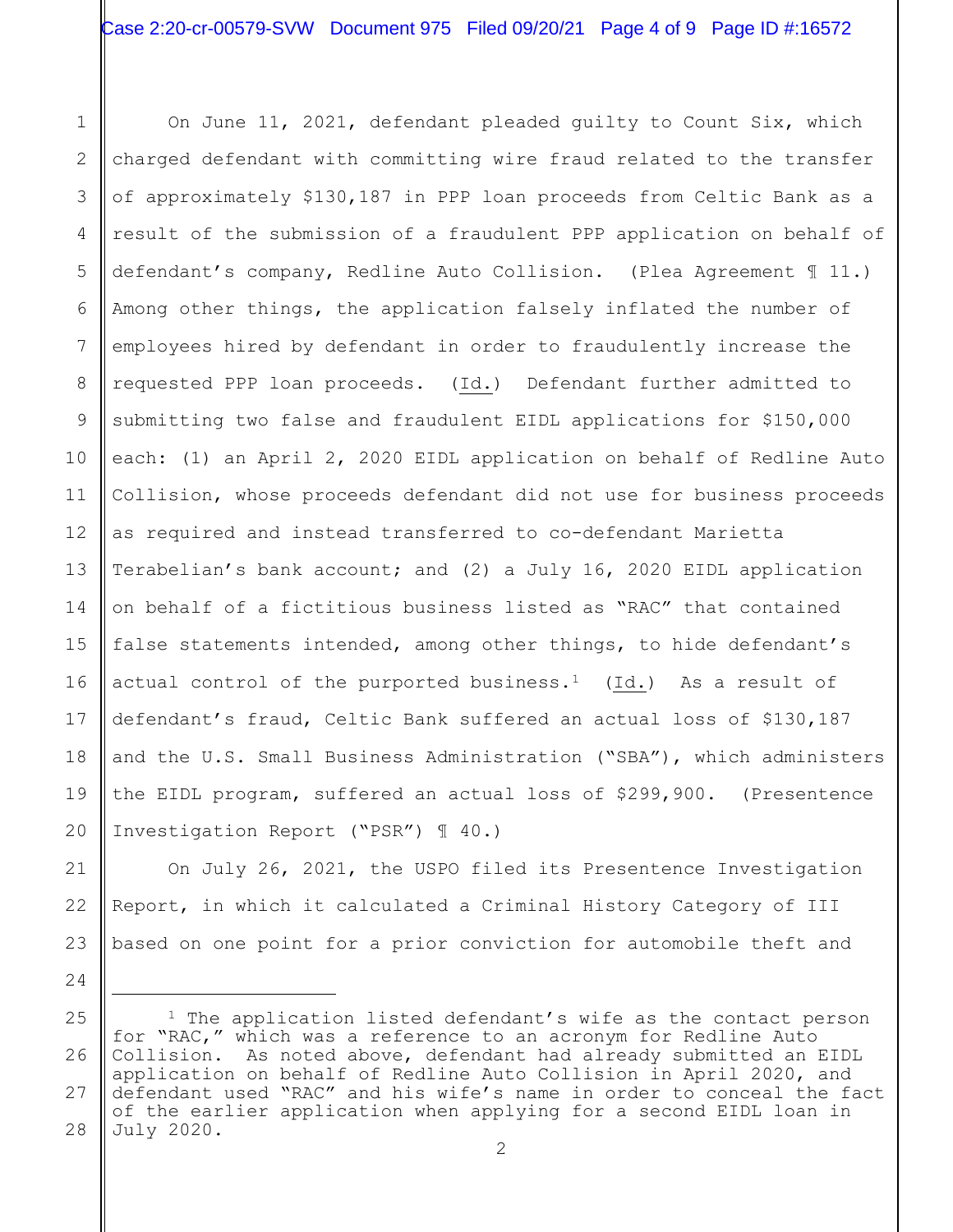1 2 3 4 5 6 7 8 9 10 11 12 13 two points for driving under the influence of alcohol ("DUI"); defendant's commission of the instant offense while still on probation for his DUI conviction further increased his criminal history points to five, resulting in an overall criminal history category of III. (PSR ¶¶ 66-72.) The UPSO further calculated defendant's overall offense level as 16, consistent with the parties' plea agreement. (PSR ¶ 61; Plea Agreement ¶ 13.) This is based on a base offense level of seven, a loss between \$250,000 and \$550,000 resulting in an additional twelve offense levels, and minus three for acceptance of responsibility. (PSR ¶¶ 44-61.) The USPO further calculated and recommended restitution be ordered in the amount of \$130,187 to Celtic Bank and \$299,900 to the SBA, resulting in a total restitution amount of \$430,087. (PSR ¶¶ 40, 130-131.)

On September 13, 2021, defendant filed his sentencing position, in which he argues his criminal history category was overstated and that this Court should apply a mitigating role offense level reduction. Defendant further contends that this Court should sentence defendant to a term of probation or house arrest. For the reasons described below, the government concurs with the USPO's calculation and recommendation of a low-end sentence of 27 months' imprisonment to be followed by a three-year term of supervised release, with restitution.

#### **III. THE GOVERNMENT'S SENTENCING RECOMMENDATION**

24

14

15

16

17

18

19

20

21

22

23

#### **A. Defendant's Criminal History Category Is Not Overstated**

25 26 27 Defendant's criminal history category is not overstated, contrary to his assertions in his sentencing memorandum (ECF 963); rather, it correctly reflects the greater concern raised by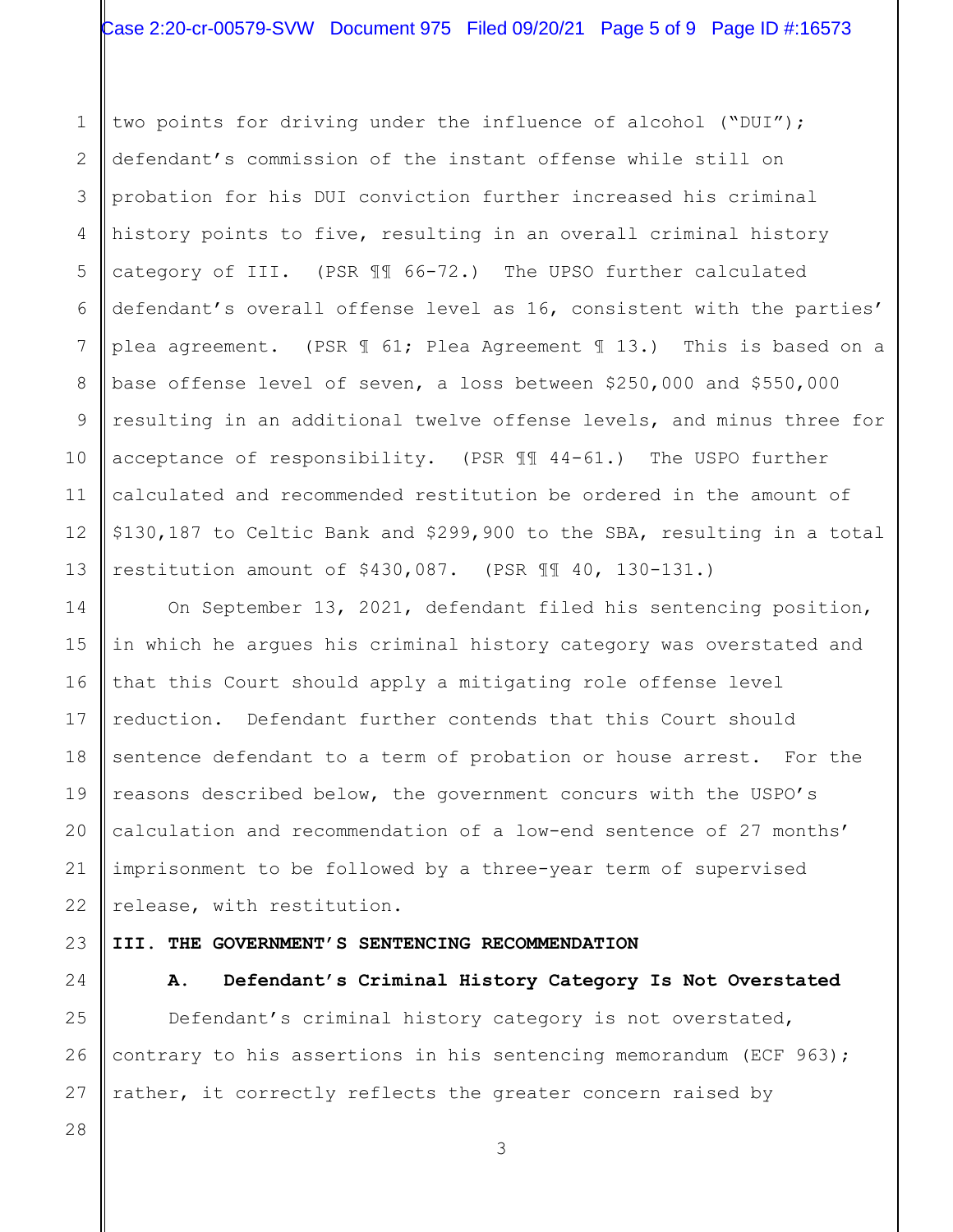# Case 2:20-cr-00579-SVW Document 975 Filed 09/20/21 Page 6 of 9 Page ID #:16574

1 2 3 4 5 6 7 8 9 10 11 12 13 defendants who commit crimes while under supervision for a prior crime. Four of the five points attributed to defendant come from his prior DUI conviction; two for the underlying offense and conviction, and two for the fact that he committed yet another crime – the instant offense – while on probation. The guidelines are intended to reflect, among other things, the concerns and goals raised in 18 U.S.C. § 3553(a), which include the promotion of respect for the law, the need to afford adequate deterrence, and the need to protect the public from further crimes of defendant. 18 U.S.C.  $\frac{1}{5}$  3553(a)(2)(A), (a)(2)(B), (a)(2)(C). Defendant was given a custodial sentence and supervision in order to, presumably, reflect the seriousness of his crime and ensure he complied with supervision following his fourth misdemeanor conviction since the age of twenty.

14 15 16 17 18 19 20 21 22 23 The circumstances of the DUI offense are particularly concerning – defendant was not only driving while under the influence of alcohol, he was charged with doing so while driving in excess of 100 miles per hour. Reducing his criminal history category to II would effectively erase defendant's decision to again violate the law – this time with the more serious felony offense of wire fraud – while still being supervised for his prior conviction. The government therefore recommends that this Court adopt the USPO's calculation of a criminal history category of III based on his five criminal history points as correctly calculated under the Guidelines.

24

**B. Defendant Should Not Receive a Mitigating Role Reduction**

25 26 27 The PSR reflects the USPO's meaningful consideration of whether to apply a mitigating role adjustment. However, as stated in the PSR, such an adjustment should only apply if the defendant was

28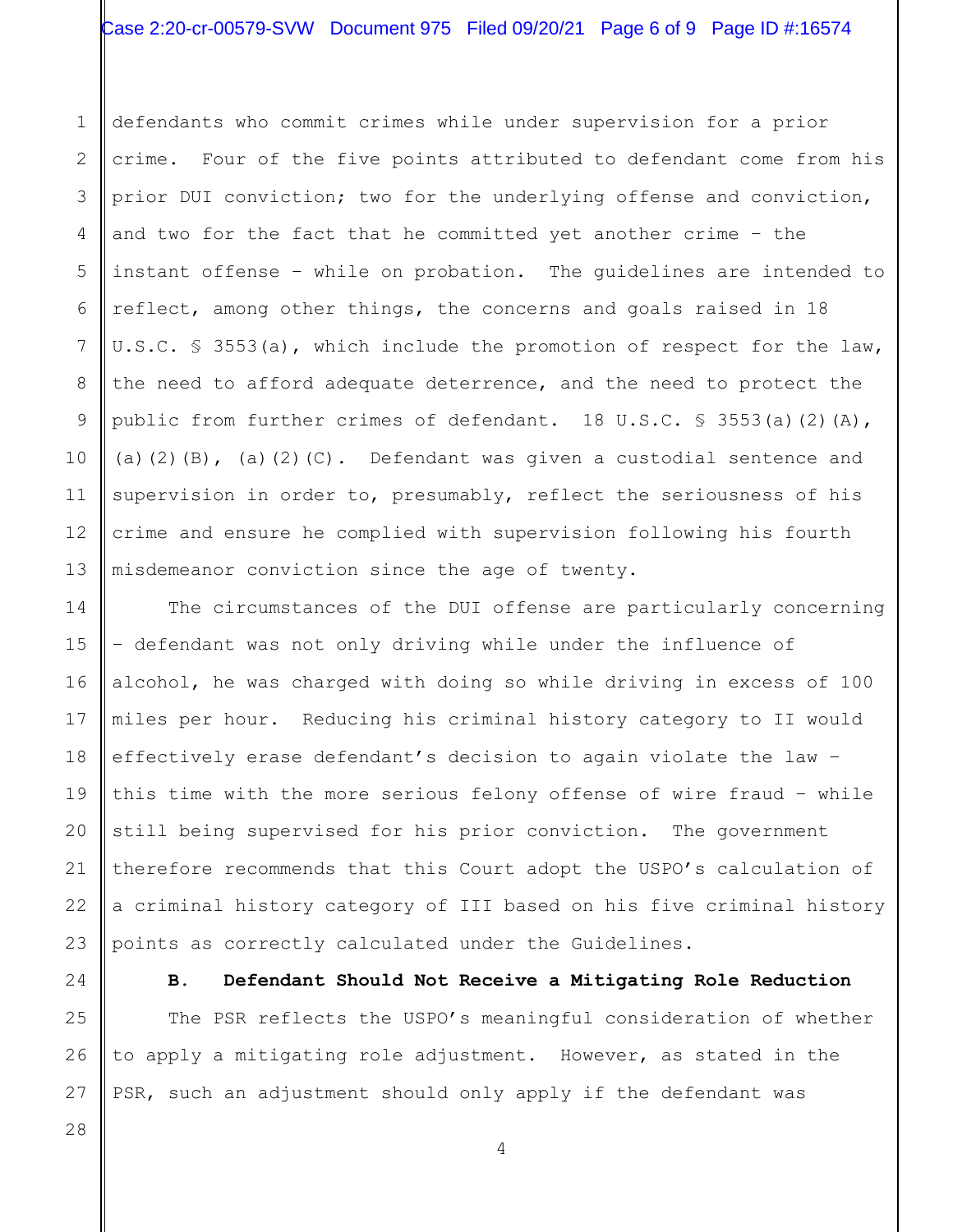1 2 3 4 5 6 7 8 9 10 "substantially less culpable than the average participant." (PSR ¶¶ 53-55.) The charge at issue here is a specific wire fraud scheme, not the broader conspiracy charged in the superseding indictment. Given defendant's knowing participation in the specific scheme to submit fraudulent PPP applications in the name of a company that he owns and controls, his decision to share the criminal proceeds by transferring funds to his co-defendants, and his decision to further seek out more fraudulent loan proceeds through the EIDL application on behalf of "RAC," defendant is not substantially less culpable than the average participant. (Id.)

11 12 13 14 15 16 17 18 19 20 21 22 23 24 Moreover, defendant has pleaded guilty to one count of wire fraud relating to the submission of the fraudulent PPP loan application in his company's name, and his sentencing loss amount is directly attributable to fraudulent loans he obtained on behalf of Redline Auto Collision and the purported "RAC." He was neither a minor nor minimal participant in this activity such that he is being held accountable for loss "that greatly exceeds the defendant's personal gain from a fraud offense." U.S.S.G. § 3B1.2 cmt. n.3(A). Thus, defendant should not qualify for a mitigating role adjustment in this case. The government recommends that the Court adopt the USPO's calculation of a total offense level of 16 for defendant, resulting in an advisory Guidelines range of 27-33 months' imprisonment, with up to three years of supervised release. (PSR ¶¶ 120, 122-123.)

25 26

27

28

**C. A Custodial Sentence of 27 Months' Is Sufficient But Not Greater than Necessary to Meet the Goals of 18 U.S.C. § 3553(a)**

The Court should impose a sentence sufficient, but not greater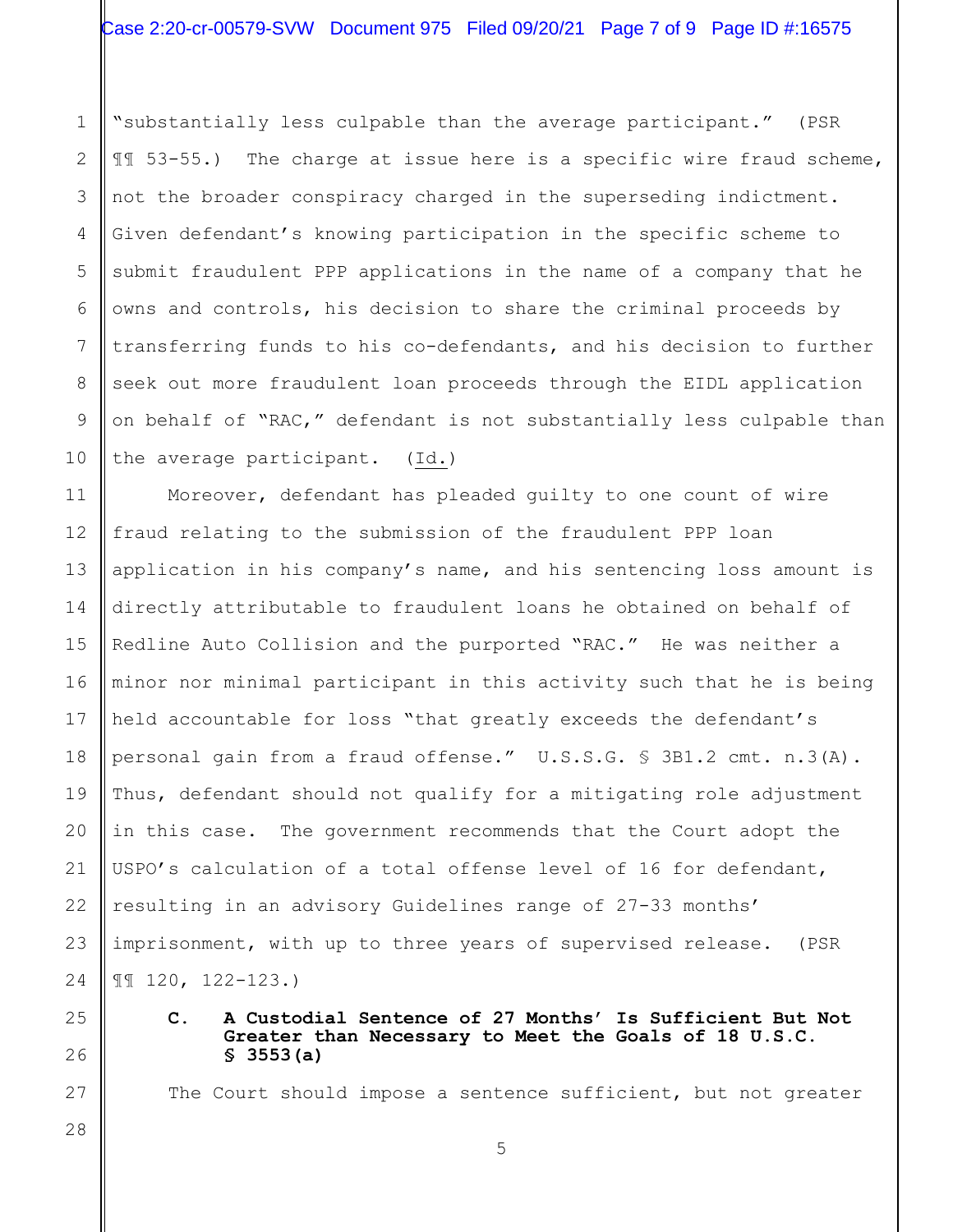# Case 2:20-cr-00579-SVW Document 975 Filed 09/20/21 Page 8 of 9 Page ID #:16576

than necessary, to reflect the purposes of sentencing identified in 18 U.S.C. § 3553(a). United States v. Carty, 520 F.3d 984, 991 (9th Cir. 2008). The advisory Guidelines range provides the "starting point and . . . initial benchmark" for this Court's consideration of an appropriate sentence. Molina-Martinez v. United States, 136 S.Ct. 1338, 1345 (2016) (quoting Gall v. United States, 552 U.S. 38, 49 (2007)). Although the Guidelines are not binding, they "reflect a rough approximation of sentences that might achieve section 3553(a)'s objectives." United States v. Rita, 551 U.S. 338, 350 (2007).

10 11 12 13 14 15 16 17 18 19 20 Under 18 U.S.C. § 3553(a), in arriving at the appropriate sentence, the Court should consider, among other factors, the nature and circumstances of the offense and the history and characteristics of the defendant,  $\frac{1}{5}$  3553(a)(1); the need for the sentence imposed to reflect the seriousness of the offense, to promote respect for the law, and to provide just punishment for the offense,  $\S$  3553(a)(2)(A); the need for the sentence imposed to afford adequate deterrence to criminal conduct,  $\frac{1}{5}$  3553(a)(2)(B); the need for the sentence imposed to protect the public from further crimes of the defendant, § 3553(a)(2)(C); the kinds of sentences available, § 3553(a)(3); and the need to avoid unwarranted sentence disparities, § 3553(a)(6).

21 22 23 24 25 26 In light of the relevant 18 U.S.C. § 3553(a) factors, a sentence of 27 months' imprisonment is sufficient, but not greater than necessary, to achieve the goals of sentencing here. Defendant repeatedly submitted fraudulent loan applications seeking hundreds of thousands of dollars in disaster relief funds intended to help small businesses during the ongoing crisis of COVID-19. Defendant's lack of need for these funds is reflected in the fact that he transferred

27 28

1

2

3

4

5

6

7

8